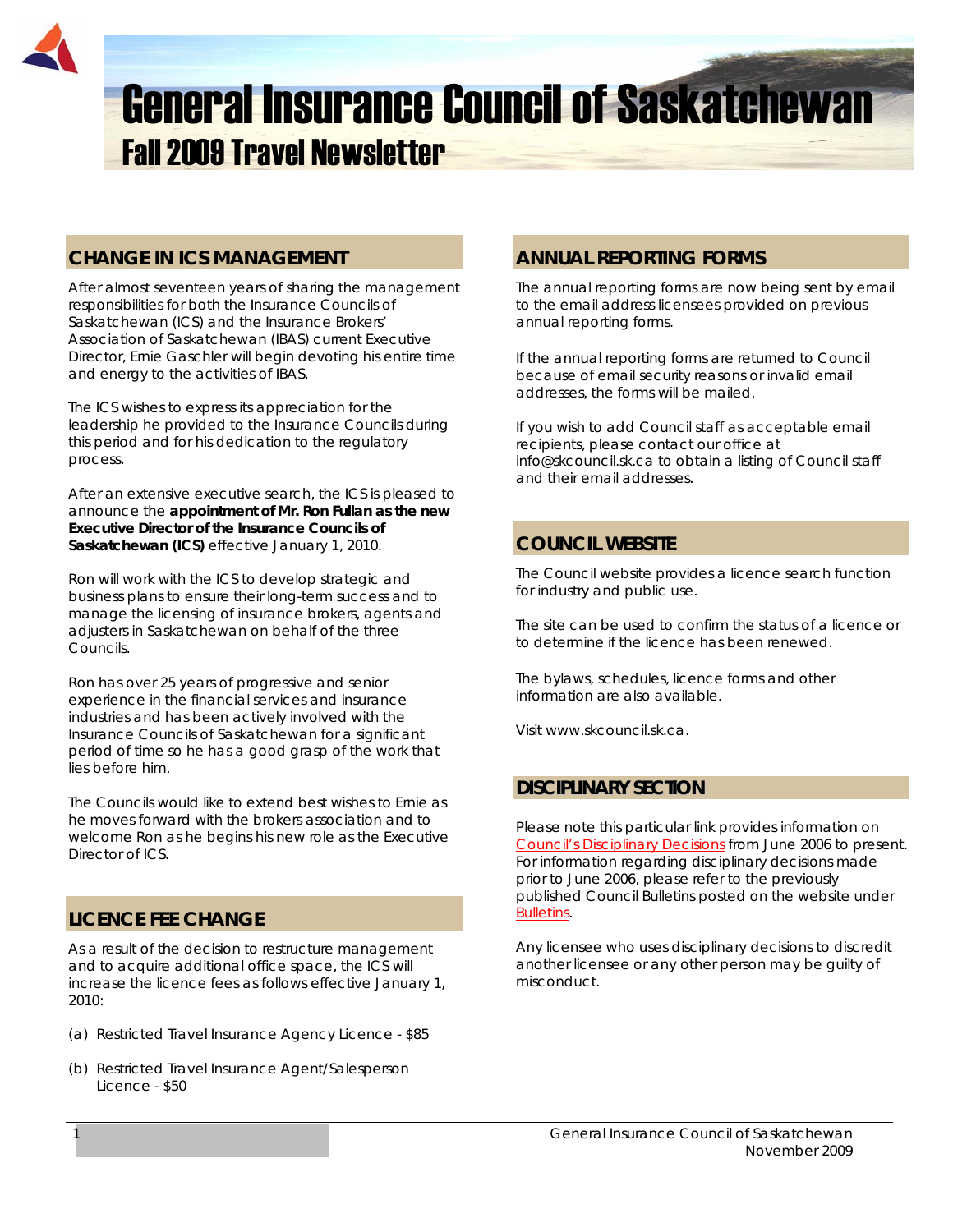

#### **Trina Fay Barber and Carnduff Agencies Inc.**

Trina Fay Barber (Barber) of Carnduff SK representing Carnduff Agencies Inc. on March 11, 2009 entered into a Consensual Agreement and Undertaking (The Agreement) with the Complaints and Investigation Committee of the General Insurance Council of Saskatchewan.

Barber and Carnduff Agencies Inc., in the Agreement acknowledged, that between July 1, 2007 and July 2, 2008 Barber was permitted to act as a salesperson representing Carnduff Agencies Inc. During this period Barber did not hold an All Classes other than Life insurance salesperson's licence.

Barber and Carnduff Agencies Inc. agreed to pay Council's investigation costs in the amount of \$400 and to each pay a fine of \$500 for the contravention of *The Saskatchewan Insurance Act* and the General Insurance Council Bylaws. The total fines and costs paid were \$1,400.

### **Ronald Joseph Blouin**

Ronald Joseph Blouin (Blouin) of Fort Qu'Appelle SK representing The Manufacturers Life Insurance Company on March 23, 2009 entered into a Consensual Agreement and Undertaking (The Agreement) with the Complaint and investigation Committee of the Life Insurance Council of Saskatchewan.

Blouin, in the Agreement, acknowledged that he failed to maintain a valid policy of errors and omissions insurance and failed to immediately notify Council of the cancellation and/or non-renewal of his errors and omissions insurance policy.

Blouin agreed to accept a 30 day suspension of his licence for the period March 23, 2009 to April 22, 2009 and pay Council's investigation costs in the amount of \$200.

#### **Richard Scott Da Silva**

Richard Scott Da Silva of Toronto ON representing ACE INA Life Insurance on July 16, 2008 entered into a Consensual Agreement and Undertaking (The Agreement) with the Complaints and Investigation Committee of the Life Insurance Council of Saskatchewan.

Da Silva, in the Agreement, acknowledged that he failed to maintain a valid policy of errors and omissions insurance and failed to immediately notify Council of the cancellation and/or non-renewal of his errors and omissions insurance policy.

Da Silva agreed to accept a 30 day suspension of his licence for the period August 1, 2008 to August 30, 2008.

### **Glen Raymond Fisher**

Glen Raymond Fisher (Fisher) of Regina SK representing The Standard Life Insurance Company and the Cooperators Life Insurance Company was found to have contravened;

1. Life Insurance Council Bylaw 8 s. (1), (a) when; Fisher provided two emails to his client's lawyer, both of which contained erroneous information. He represented the clients assets included four life insurance policies on his client's life with total death benefit of \$1,025,000 and that cash values in the policies was minimal and was being used to pay premiums. Fisher was aware this was erroneous as at that time three of the four policies had lapsed and only \$25,000 worth of insurance was in place.

 A second communication to the lawyer was a beneficiary list sent that indicated there were four policies on the client's life when at the time three of them had lapsed. Also one policy was inaccurately portrayed as worth \$50,000, when in fact it was worth \$25,000. Fisher was aware this was erroneous.

 The Discipline Committee determined Fisher's conduct of providing inaccurate information to a lawyer, who he knew was preparing a will for his client, was disgraceful and dishonourable and clearly harmed the standing of licensees in the insurance industry.

 The Committee ordered that pursuant to Life Insurance Council Bylaw 10 s. 2:

- (a) Glen Raymond Fisher's licences be suspended for three (3) months (pursuant to Bylaw 10 s.  $2(1)(b)$ );
- (b) Glen Raymond Fisher pay to the Life Insurance Council prior to reinstatement a fine in the amount of \$2,500.00 (pursuant to Bylaw 10 s. 2(1)(c));
- (c) Glen Raymond Fisher pay to the Life Insurance Council prior to reinstatement costs in the amount of \$2,920.00 representing the costs of the investigation and Disciplinary Hearing (pursuant to Bylaw 10 s. 2(1)(d));
- (d) Glen Raymond Fisher successfully complete at his own expense and prior to reinstatement an "Ethics" course approved by the Life Insurance Council (pursuant to Bylaw 10 s.  $2(1)(g)(iii)$ ; and
- (e) Glen Raymond Fisher's licences will be suspended for three (3) months and will remain suspended until full compliance with paragraphs (b), (c) and (d) above.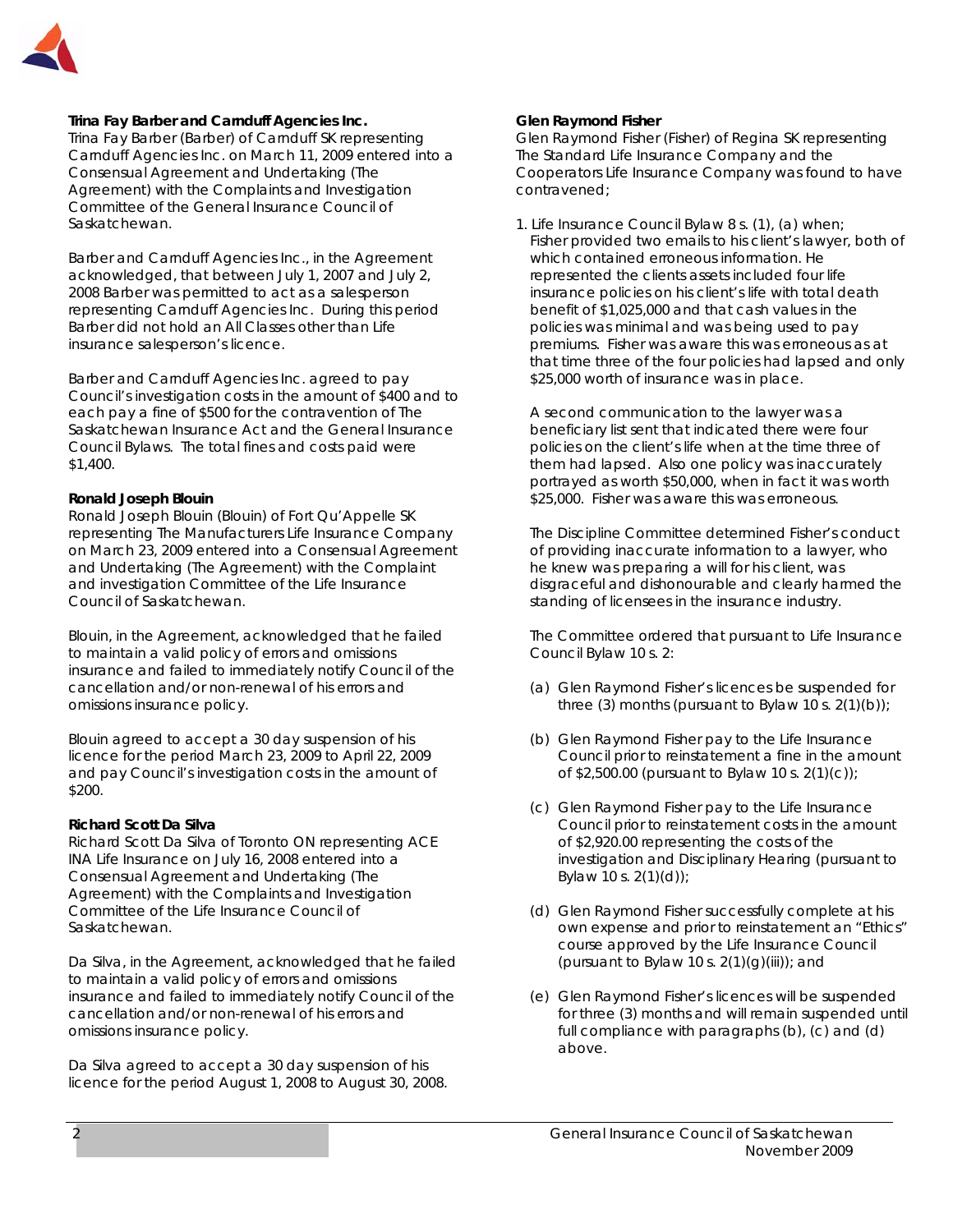

2. Life Insurance Council Bylaw 8 s. (2), (c) when; Fisher provided false and misleading information on two occasions in the course of servicing his insurance business with his client. The information was the communications to the client's lawyer. Fisher's client had requested that he provide details of her insurance policies to her lawyer.

 The Disciplinary Hearing Committee determined that Fisher provided false and/or misleading communications in the course of servicing Insured's insurance business.

 The Committee orders that pursuant to Life Insurance Council Bylaw 10, s. 2:

- (a) Glen Raymond Fisher's licences be suspended for three (3) months (pursuant to Bylaw 10 s.  $2(1)(b)$ ;
- (b) Glen Raymond Fisher pay to the Life Insurance Council prior to reinstatement a fine in the amount of \$2,500.00 (pursuant to Bylaw 10 s.  $2(1)(c)$ ;
- (c) Glen Raymond Fisher pay to the Life Insurance Council prior to reinstatement costs in the amount of \$2,920.00 representing the costs of the investigation and Disciplinary Hearing (pursuant to Bylaw 10 s. 2(1)(d));
- (d) Glen Raymond Fisher successfully complete at his own expense and prior to reinstatement an "Ethics" course approved by the Life Insurance Council (pursuant to Bylaw 10 s.  $2(1)(g)(iii)$ ; and
- (e) Glen Raymond Fisher's licences will be suspended for three (3) months and will remain suspended until full compliance with paragraphs  $(b)$ ,  $(c)$  and  $(d)$  above.

The suspensions imposed in charge 1 and 2 are to run concurrently and successful completion of one Ethics course is sufficient to satisfy both decisions.

The fines totaled \$5,000 and costs totaled \$5,840.

Fisher's licence(s) were suspended April 24, 2009.

### **Harry Douglas Homenick and H. Douglas Homenick Insurance Agency Ltd.**

H. Douglas Homenick Insurance Agency Ltd. and Harry Douglas Homenick of Winnipeg MB representing The Manufacturers Life Insurance Company on November 4, 2008 entered into a Consensual Agreement and Undertaking (The Agreement) with the Complaints and Investigation Committee of the Life Insurance Council of Saskatchewan.

H. Douglas Homenick Insurance Agency Ltd. and Harry Douglas Homenick, in the Agreement, acknowledged they failed to notify Council within 30 days of regulatory proceedings that were initiated against them by the Manitoba Insurance Council, and they failed to disclose on their annual licence report(s) to Council the regulatory proceedings or penalty imposed upon them by the Manitoba Insurance Council.

H. Douglas Homenick Insurance Agency Ltd. and Harry Douglas Homenick agreed to pay Council's investigation costs in the amount of \$300 and to pay a fine of \$250 for each failure to disclose the regulatory proceedings against them. The total fine to be paid was \$500.

**Bradley Gerald Kinchen** (Kinchen) a hail agent sponsored by Wray Agencies Ltd. was found to have contravened three sections of The Hail Insurance Council Bylaws. A Discipline Committee of the Hail Insurance Council on May 19, 2009 determined the following:

1. That contrary to Bylaw 8, Section 1, subsection (a), Kinchen failed to act in the best interests of DL and/or Wray Agencies Ltd. and/or Palliser Insurance Company Limited when:

On July 11, 2008 Kinchen took an application for hail insurance from DL and received payment from DL in the amount of \$580. Kinchen did not submit the application or payment for the insurance to Wray Agencies Ltd.

DL trusted Kinchen to place the hail insurance for which he had applied and paid for. Even when DL contacted Kinchen he still took no action to correct a problem that he had to know existed. This is a most fundamental breach of the duty owed to a consumer by an agent.

When a licensee violates the trust of a consumer all licensees are, to a degree, tarnished.

2. That contrary to Bylaw 8, Section 2, subsection (k), Kinchen failed to carry out the lawful instructions of DL when:

Kinchen was contacted by DL on or about August 1, 2008 and asked why he had not received his hail insurance policy Kinchen told him he would look after it but Kinchen never did.

The evidence shows Kinchen failed to place the application with Wray Agencies Ltd. and/or Palliser Insurance Company. When DL made him aware of what may have been an omission on Kinchen's part, Kinchen did nothing to correct the problem. Kinchen's inaction forced DL to seek outside assistance to confirm he had insurance coverage in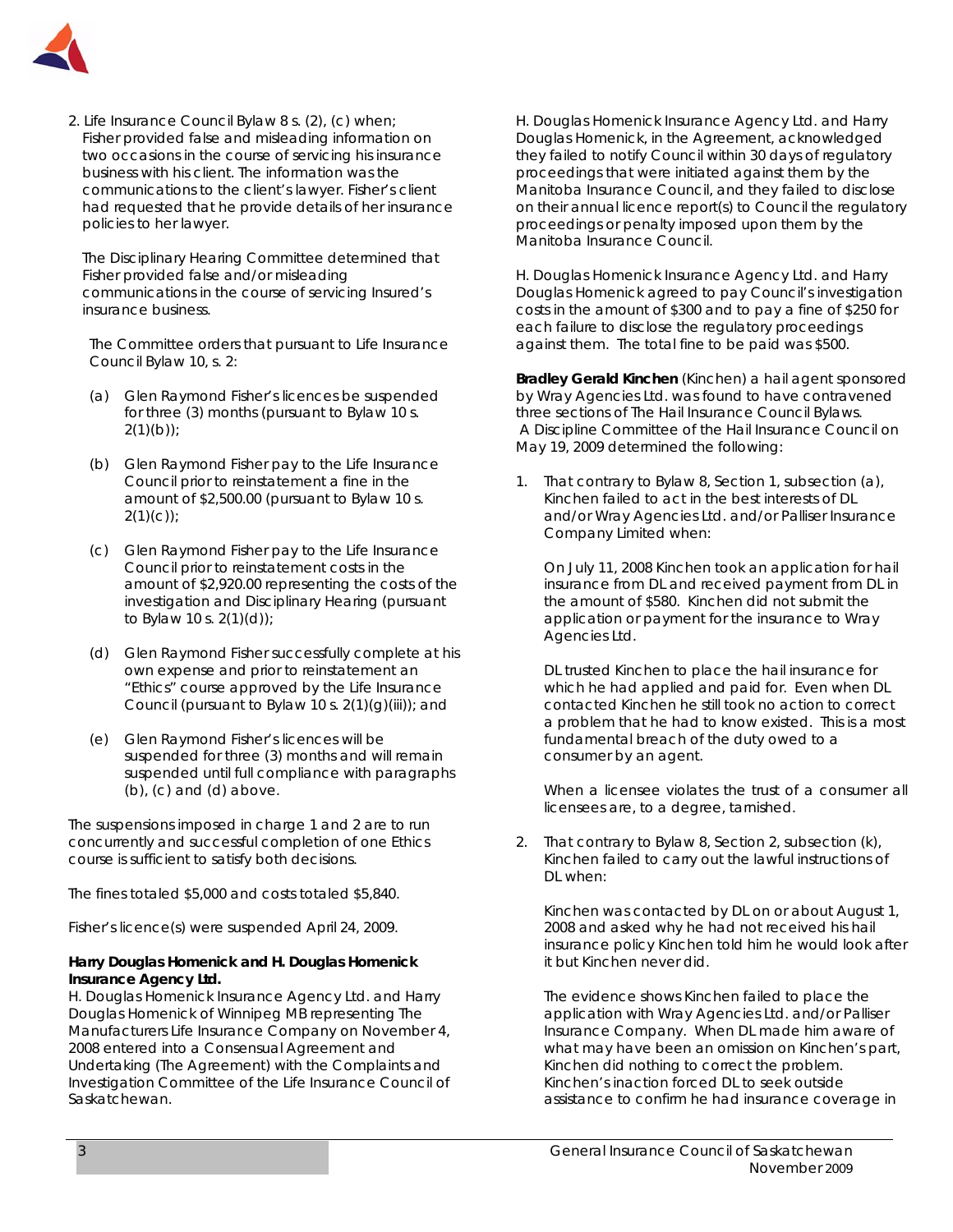

place. Kinchen failed to carry out DL's lawful direction.

3. That contrary to Bylaw 8, Section 2, subsection (b), Kinchen demonstrated an unsuitability and untrustworthiness to act as a licensee when:

Kinchen failed to pay to Wray Agencies Ltd. the premium Kinchen received from DL in the amount of \$580. The premium was paid to Kinchen in trust and he was obligated to pay the premium over to Wray Agencies Ltd.

The intentions of Kinchen at the time he took the application and premium payment can not be known with any degree of certainty, however, what is known is that when he was contacted by DL he promised to take care of it but never did. This is a demonstrated unsuitability and untrustworthiness to act as a licensee.

The Discipline Committee ordered that for each contravention of Council Bylaws the following concurrent penalties were to be imposed upon Kinchen:

- 1. Kinchen's license be cancelled;
- 2. Kinchen pay hearing costs in the amount of \$950;
- 3. Kinchen pay investigation costs in the amount of \$2,420; and
- 4. Kinchen pay a fine of \$500.

### **Lance James Emil LaCroix**

Lance James Emil LaCroix of Wakaw SK representing The Canada Life Assurance Company of Canada on January 30, 2009 entered into a Consensual Agreement and Undertaking (The Agreement) with the Complaints and Investigation Committee of the Life Insurance Council of Saskatchewan.

LaCroix in the Agreement acknowledged that he on two separate occasions failed to maintain a valid policy of errors and omissions insurance and failed to immediately notify Council of the cancellation and/or non-renewal of his errors and omissions insurance policy.

LaCroix agreed to accept a 90 day suspension of his licence for the period January 30, 2009 to April 30, 2009 and pay Council's investigation costs in the amount of \$400.

#### **Craig Stephen McCrystal**

Craig Stephen McCrystal of Regina SK representing The Equitable Life Insurance Company of Canada on April 21, 2008 entered into a Consensual Agreement and Undertaking (The Agreement) with the Complaints and

Investigation Committee of the Life Insurance Council of Saskatchewan.

McCrystal, in the Agreement, acknowledged that he failed to maintain a valid policy of errors and omissions insurance and failed to immediately notify Council of the cancellation and/or non-renewal of his errors and omissions insurance policy.

McCrystal agreed to accept a 30 day suspension of his licence for the period April 21, 2008 to May 21, 2008.

#### **Cheryl Ann McLean**

Cheryl Ann McLean of Regina SK representing American Income Life Insurance Company on April 29, 2008 entered into a Consensual Agreement and Undertaking (The Agreement) with the Complaints and Investigation Committee of the Life Insurance Council of Saskatchewan.

McLean, in the Agreement, acknowledged that she failed to maintain a valid policy of errors and omissions insurance and failed to immediately notify Council of the cancellation and/or non-renewal of her errors and omissions insurance policy.

McLean agreed to accept a 30 day suspension of her licence for the period April 30, 2008 to May 30, 2008.

#### **Kevin Richard Scott Peyson**

Kevin Richard Scott Peyson of Regina SK representing RBC Life Insurance Company on November 19, 2008 entered into a Consensual Agreement and Undertaking (The Agreement) with the Complaints and Investigation Committee of the Life Insurance Council of Saskatchewan.

Peyson, in the Agreement, acknowledged that he failed to maintain a valid policy of errors and omissions insurance and failed to immediately notify Council of the cancellation and/or non-renewal of his errors and omissions insurance policy.

Peyson agreed to accept a fine in lieu of a licence suspension. The fine he paid was in the amount of \$1,200 and was based on \$200 for each week that he had failed to maintain his errors and omissions insurance.

#### **Kenneth Lorne Percival**

Kenneth Lorne Percival (Percival) of Deloraine MB representing Co-operative Hail Insurance Company, on March 4, 2009 entered into a Consensual Agreement and Undertaking (The Agreement) with the Complaints and Investigation Committee of the Hail Insurance Council of Saskatchewan.

Percival, in the Agreement, acknowledged that he allowed his Saskatchewan Hail Adjuster licence to lapse